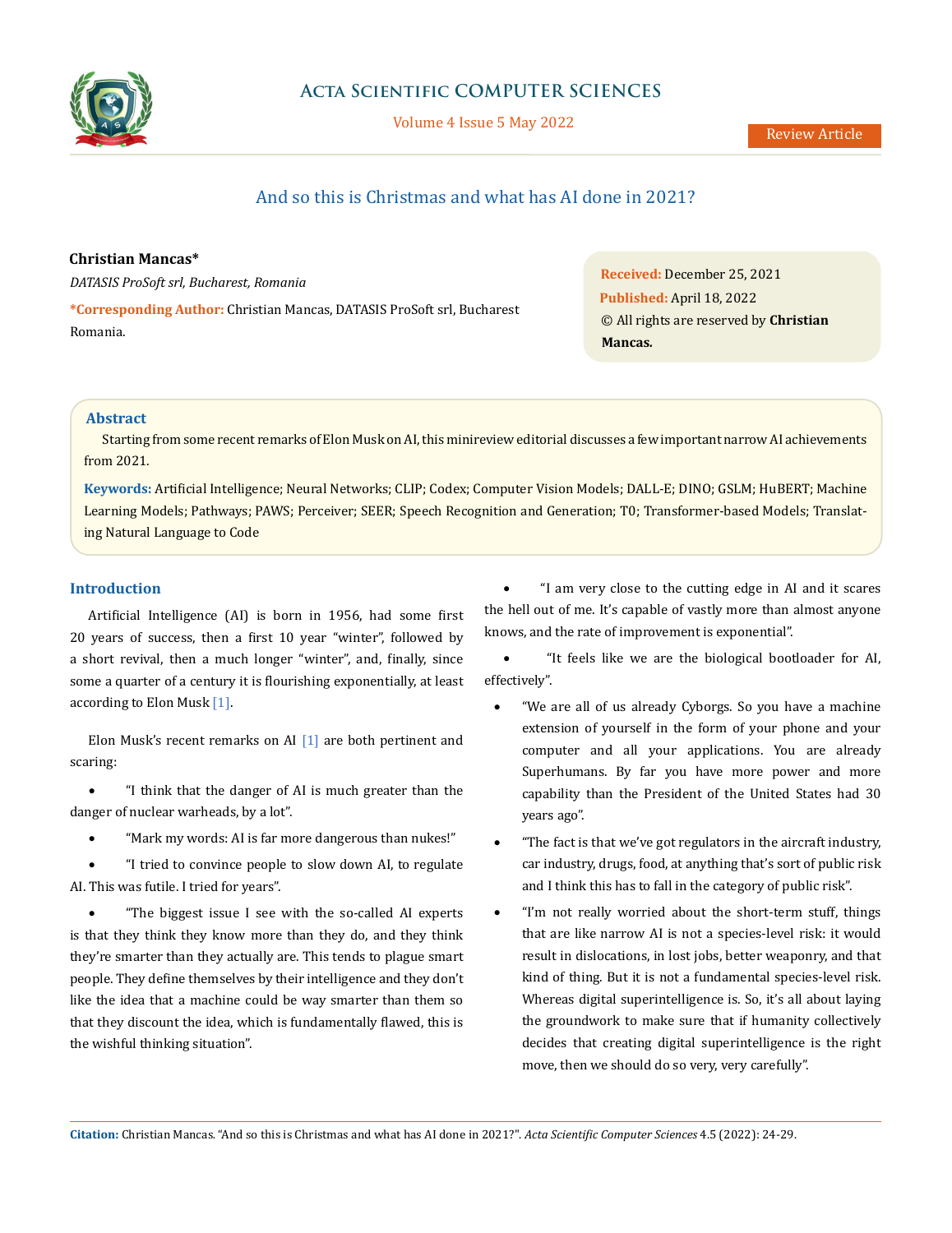While digital superintelligence research is both almost unavailable to us and still in its infancy, narrow AI research and products are not only accessible, but, indeed, impressively abundant. This paper briefly discusses only 11 of the most important (in our view) ones that emerged this year.

#### **Neural networks**

## **DALL-E**

2021 saw another Open AI marvel come to life: the neural network DALL-E [2] that creates images from text. Although being a smaller version of GPT-3, it has an exceptional zero-shot performance, generating extremely high-quality images even for abstract, unreal, or absurd objects.

DALL-E is a language-transformer AI model trained on some 250 million pairs of texts and images (collected over the Internet, holding some 12 billion parameters of autoregressive transformers (taken from GPT-3), whose input is a sequence of tokens and that is trained to maximize the likelihood of sequential token generation. Training has two stages:

- The first one is image compression, so as to reduce the transformer's size without significant quality degradation, yielding a sequence of 1024 tokens (32×32 grid of image tokens).
- The second one is concatenation of 256 BPE-encoded text tokens with image tokens and training an autoregressive transformer.

DALL-E surpasses all the earlier generative models especially by its ability to widen its knowledge on previously unseen texts:

- It produces anthropomorphized versions of animals and objects, by combining completely unrelated things and by applying transformations to existing images.
- It can modify objects' attributes, the number of times they appear on an image, and visualize different perspectives in three-dimensional space.
- It can even draw objects' internal structure (which requires deep knowledge of objects and that previously required specific training).

DALL-E can help artists and designers to generate design ideas: no longer need to draw sketches, you can simply write your thoughts and choose among the options it produces, also using CLIP to detect the best ones.

# **CLIP**

Open AI also developed this year the neural network CLIP (Contrastive Language-Image Pre-training) [3]. CLIP provides a powerful bridge between natural language processing and computer vision. CLIP does not aim to recognize the objects on images, but only to provide their most appropriate description. Its 77.1% accuracy result on an adversarial dataset explicitly designed to confuse AI models is impressive.

CLIP was trained on 400 million Internet image – text caption pairs. The model is made of two sub-models, a text encoder and an image one. Both convert texts and images into a mathematical vector space that allows comparing how close objects are; then, CLIP tries to maximize the similarity between texts and their corresponding images.

CLIP may be used without fine-tuning, as semantics extracted from the text is used to add value to the images. CLIP also learns from unfiltered and noisy data, which is both adding to its flexibility and robustness and increases its accuracy on real-world data.

Dually, although CLIP a multimodal neuron responsible for abstract thinking, it still struggles with more abstract and systematic tasks (e.g., counting the objects on an image) and has difficulties with industry-specific classification (e.g., determining the car model).

## **Computer vision models**

#### **SEER**

SEER (SElf-supERvised) is a self-supervised computer vision model developed by Facebook AI [4] that can learn from any random set of images, w/o needing any preprocessing or labeling. It was pre-trained on a billion random public images from Instagram, reaching 84.2% accuracy on ImageNet.

Its new algorithm SwAV works with a large number of unlabeled pictures quickly clustering related visual concepts by their similarities. Its second major component is a convolutional

25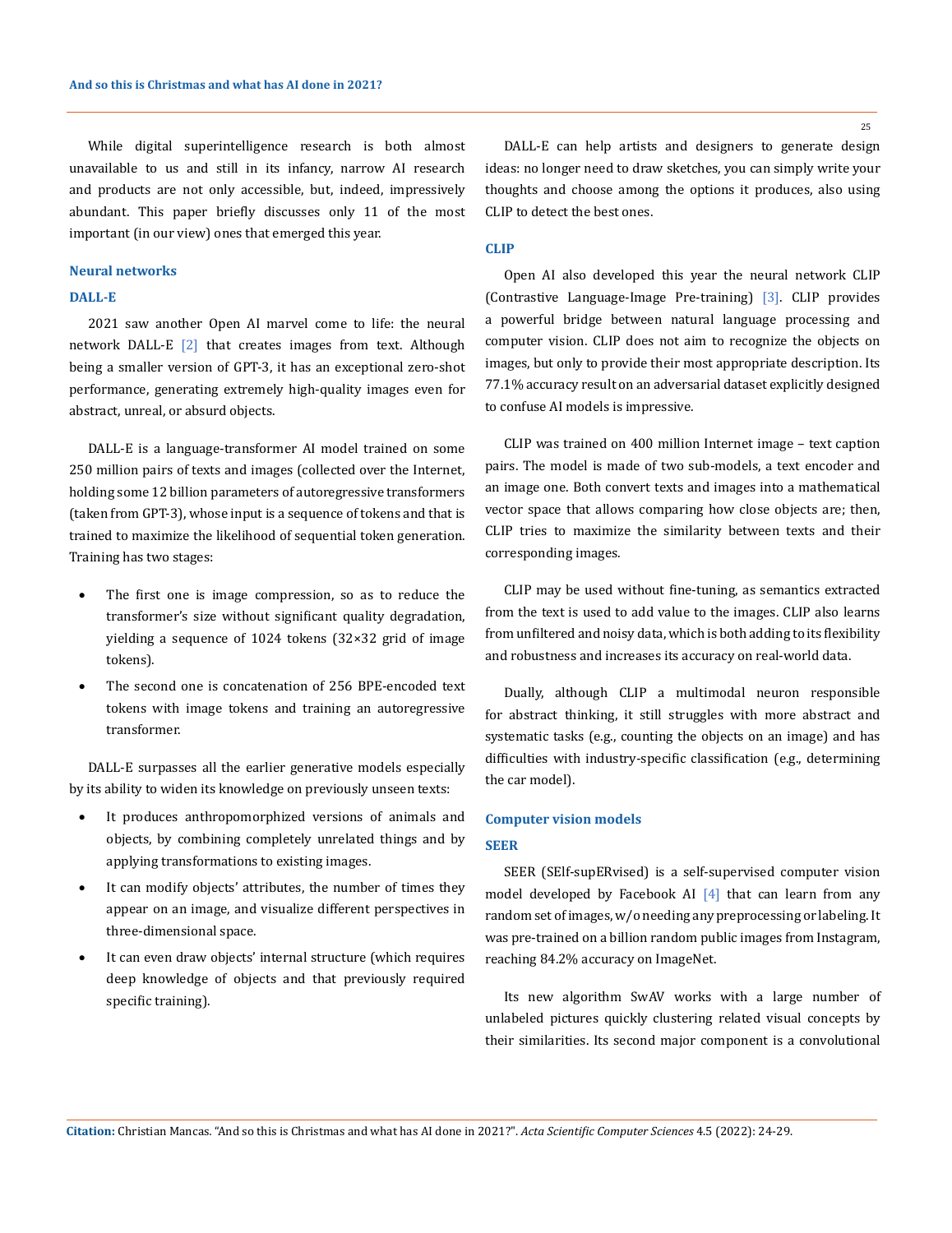neural network (based on RegNet models) that works with large and complex data without losing accuracy. Moreover, for the development of SEER, Facebook AI also released an all-purpose library for self-supervised learning.

SEER allows directly using data already existing in the world rather than specifically preparing it. Obviously, training models on real-life data increases accuracy and generalizing ability, while saving time and resources that would otherwise be wasted on manual data preparation and labeling. Moreover, self-supervised learning also mitigates biases arising during data annotation.

Facebook uses SEER on their platforms for safety concerns (e.g., rapidly identifying and removing hate and racist images) and automatic generation of descriptions for images, as well as better items categorization. Moreover, Facebook hopes that SEER's efficiency and speed make it suited for medical purposes too, including disease diagnosis.

#### **DINO and PAWS**

Simultaneously released by Facebook AI, DINO and PAWS [5] are two new methods for model training. DINO trains Vision Transformers (ViT) w/o supervision, which is a powerful combination of self-supervised learning and transformers that discovers and segments objects in images or videos w/o segmentation-targeted objectives. PAWS is a semisupervised approach, which optimizes model training and produces state-of-the-art results using much less computing power. When combined, DINO and PAWS significantly enhance computer vision systems, making them more efficient and less dependent on labeled data.

DINO's self-supervision is based on label-free self-distillation and two identical networks - a student one and a teacher one. Both take a same image as input, but in different vector representations: the teacher gets the global idea of the image (obtained from two great dimensions partially overlapped patches), while the student receives a local representation of the image (acquired by a series of smaller patches).

During training, the student matches local views to the global ones, trying to understand whether they represent a same image, after which the teacher performs classification based only on the global views, trying to match the output obtained by the student.

26

PAWS needs a small amount of labeled data: given an unlabeled training image, several views are generated using random data augmentations and transformations. PAWS is trained to make the representations of these views as similar as possible; its algorithm then uses a random subsample of labeled images for assigning a pseudo-label to the unlabeled views; such assignments are conducted by comparing the representations of the unlabeled views and the labeled samples; finally, the model is updated by minimizing a standard classification loss between the pseudolabels of pairs of views of the same unlabeled image.

DINO's self-supervised learning process allows training of highly accurate models with unlabeled data. PAWS dramatically reduces training time using a small set of labeled examples, also solving the common issue for self-supervised methods, i.e. collapsing representations when all images get mapped to a same one. PAWS is focused on efficiency rather than performance; for example, a standard ResNet-50 model needs only one percent of the labels in ImageNet and 10 times fewer steps to reach the same accuracy as previous models when trained with PAWS. PAWS is an excellent tool for domains with few annotated images, which includes medical imagery.

DINO produces easily interpretable features and is also one of the best at identifying image copies, even though it was not trained to do that.

#### **Transformer-based models**

## **Perceiver**

Developed by DeepMind, Perceiver is a new state-of-theart transformer-based model  $[6]$  that works with multimodal data: just as human brains simultaneously analyze data received from all our sense organs, Perceiver processes data received in different formats. To reduce time complexity, its self-attention layer was replaced by a cross-attention one and all its inputs (be them image, audio, or sensor data) are converted into bytes. Moreover (which was borrowed from the Set Transformer), to dramatically reduce the training time, Perceiver creates a summary version of each data sample. Jeff Dean, Google AI's Lead, has described the Perceiver as "the model that can handle any task, and learn faster, with fewer data".

Perceiver scales to hundreds of thousands of inputs of different formats, thus opening new possibilities for general perception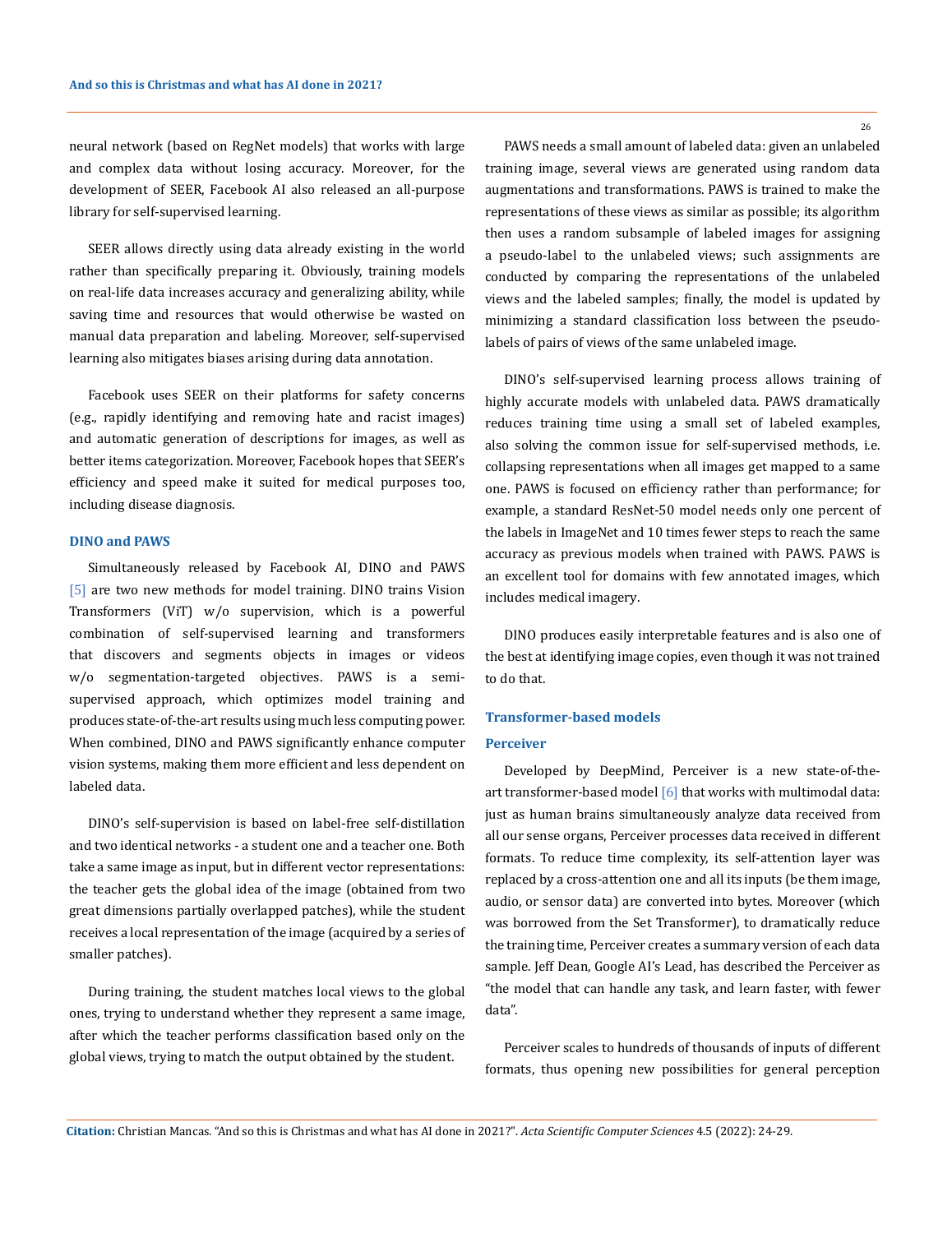architectures. Even overfitting, unavoidable in such big compelling models, is greatly reduced.

## **T0**

T0 [7] is a series of publicly available encoder-decoder models developed by Hugging Face. The zero in its name stands for "zeroshot task generalization", as this model works even with data and problems it has never seen before. Hugging Face claims that T0 outperforms GTP-3 on many tasks, although being 16 times smaller.

Based on Google's T5 transformer-based language model, T0 contains 11 billion parameters and was fine-tuned by thousands of additional training steps on new problems with previously unseen inputs on multiple English supervised datasets converted into prompts. Each such prompt has several templates constructed by various formulations, which allowed T0 in the end to perform well on entirely new tasks.

The encoder part receives input text, while the decoder produces the target text. T0 is fine-tuned for autoregressively generating the target text through standard maximum likelihood training.

T0 is a multi-task language model, i.e. it performs inference on many natural language processing tasks (e.g., sentiment analysis, question answering, text summarization, topic classification, paraphrase identification, etc.) outperforming the GPT-3 model (considered one of the best in the field) in many tasks, although being much smaller.

However, T0 requires non-trivial computational resources and cannot work with computer code (unlike Codex) or non-English texts.

# **Speech recognition and generation HuBERT**

HuBERT [8] is another Facebook AI remarkable achievement: an approach for self-supervised learning speech representations. To learn the spoken input structure, HuBERT uses an offline k-means clustering step for predicting a proper cluster for masked audio segments. HuBERT learns both acoustic and language models from its inputs.

HuBERT first builds meaningful representations from its unmasked audio inputs; then, for reducing the prediction error, it uses masked prediction to learn representations by capturing the long-run temporal relationships between them. HuBERT focuses on modeling its input data sequential structure using K-means mapping. Only the masked regions are subject to the predictive loss, which makes HuBERT learn representations of unmasked inputs for inferring the targets of masked ones.

HuBERT allows developing systems and models trained on audio only, w/o having to translate it into text. HuBERT's selfsupervision technology eliminates the need for large data volumes, thus making it possible to quickly and accurately develop solutions for new languages as well.

HuBERT is used for profounder speech understanding, improving existing audio, simplifying development of new ones, and, as a preprocessing tool, for further machine learning models (especially in natural language processing tasks). HuBERT is also great at audio compressing Speech representations from HuBERT are also used for synthesizing speech.

#### **GSLM**

Facebook AI claims that their GSLM (Generative Spoken Language Model) [9] is the first high-performing NLP (neurolinguistic programming) model that solely relies on audio (i.e. is textless).

GSLM gathered researchers from various teams across Facebook AI: signal processing specialists, speech processing engineers, data scientists, computer linguists, psycholinguists, etc.

#### **GSLM has three components:**

- A HuBERT encoder that converts speech into discrete units (called pseudo-text) representing sounds.
- An auto-regressive language model that predicts the following units of text based on the previously ones (a multistream transformer with multiple heads being used for this purpose).
- A Tacotron 2 decoder that converts units back into sounds.

GSLM has been trained on more than 6,000 hours of audiobooks with no text or labels.

To increase the speed and accuracy of NLP applications, GSLM removes automatic speech recognition (ASR) systems from the

27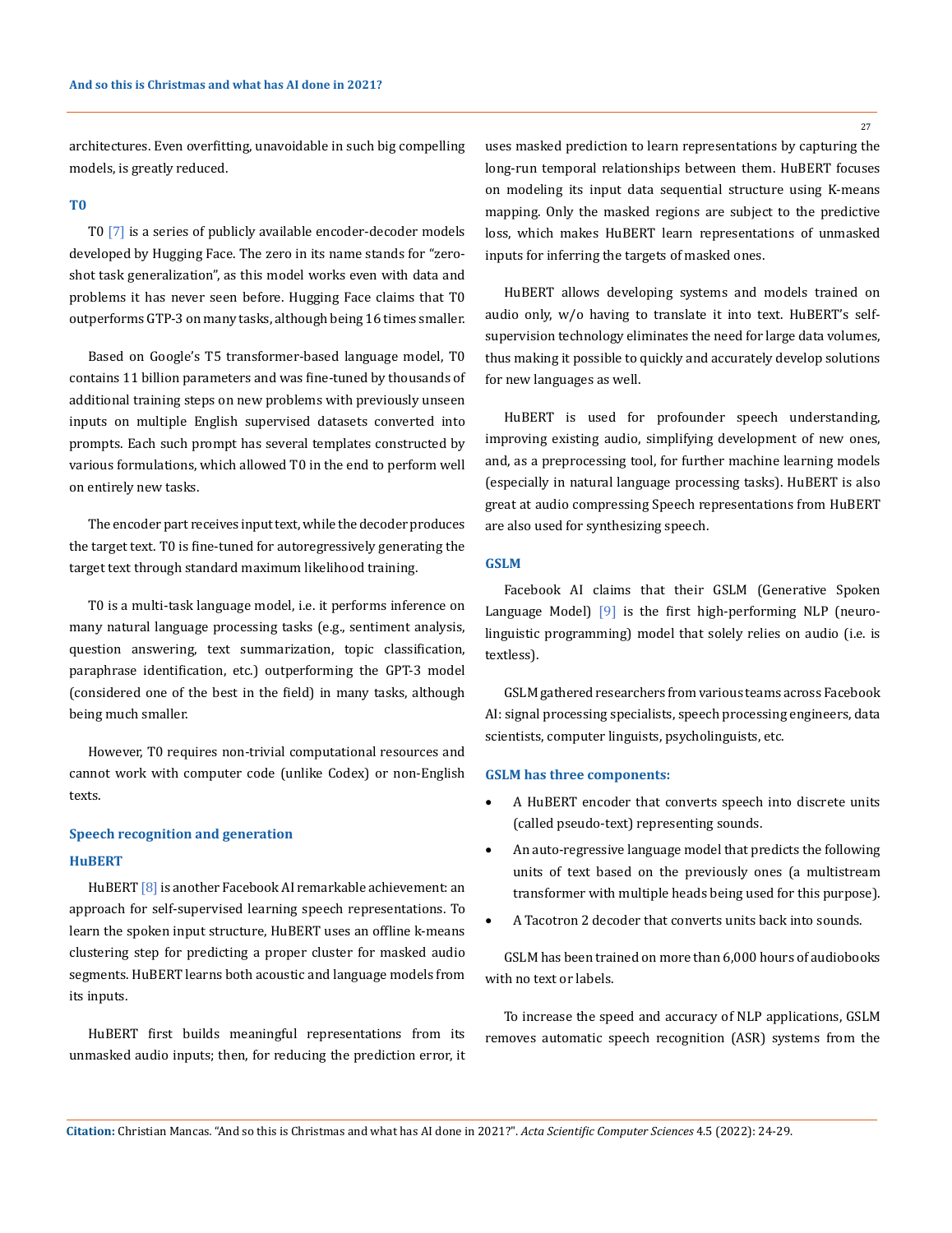language processing pipeline (as ASR systems are known for their resource-intensive operations and poor performance).

GSLM also allows working with rare languages that have little or no written texts.

Sentiment analysis, translation, summarization, questionanswering, etc. are possible with GSLM. Moreover, GSLM also captures other significant features like tone, emotions, or intonations, hopefully making it possible to develop a first universal translator.

#### **Translating natural language to code: Codex**

Codex [10] is another remarkable system created by Open AI, which is the model that powers GitHub Copilot, being capable of translating natural language to code. Codex is already proficient with some popular programming languages (e.g., Python, JavaScript, Go).

Codex is a descendant of GPT-3 (thus based on transformers), which was trained not only on English, but also on billions of lines of publicly available computer code (including those stored in the public GitHub repositories). Codex produces working code from prompts in natural language. Codex has 14KB of memory (i.e., 3.5 times more than the 4KB of GPT-3), so it can take into account three times more contextual information than GPT-3.

Codex is not just a simple autocomplete tool, but a real AIbased powerful partner that significantly speeds up the writing code process. For example, instead of browsing through Stack Overflow or alike searching for correct syntax, programmers can simply type what they want in natural language and get code that works, which is significantly timesaving.

Codex was designed to map simple problems to existing code, such as conducting calculations and text preprocessing, creating tests and simple applications, building graphs, processing images, etc. Although it cannot solve complex problems or write entire applications, Codex is the first step towards such full functionality.

#### **Machine learning models: Pathways**

Google's Pathways [11] is a next-generation AI architecture that can simultaneously handle multiple tasks. Pathways never does forget what it has learned so far; instead, it always uses its knowledge to learn new tasks faster and more effectively.

Pathways has not been yet released: Google is still developing it, so the math behind it is unknown. What has been announced is that the model will be trained on multiple datasets with different inputs. When working on a problem, Pathways will use only the necessary parts (so not all its neurons will be activated).

Pathways addresses many of the weaknesses of existing systems and aggregates their strengths. For example, instead of doing only one thing, a single model will perform well on thousands of different tasks.

Pathways will enable building multimodal models able to simultaneously perceive different types of inputs (e.g., images, texts, sensor data, etc.).. Such multimodality will clearly provide more insights, making the results less biased.

Pathways will be a huge sparse model, i.e. only a fraction of it will be activated as needed, while current models are dense, i.e. all neurons must be activated for accomplishing a task.

### **Conclusion**

Even if only considering the narrow AI achievements of 2021 briefly discussed in this paper (and there are very many others, e.g., the Boston Dynamics' Stretch robot, the Facebook AI's TimeSformer and Wave2vec, the Google AI's FLAN, the Google Brain's Switch Transformer, the NVIDIA and Microsoft's MT-NLG, etc.), Elon Musk is right on the acceleration of innovations in this field.

Elon Musk's fears are not absurd: he does not think that there will come a day when digital superintelligence surpasses the human one. He only fears that bad guys (be them dictatorships, companies, or individuals) would acquire it (and it doesn't matter whether through cooperation, buying, or stealing) and use it against humans. Moreover, he's also worried that someday the total amount of digital superintelligence will surpass the human one.

Consequently, he advocates for the need to urgently regulate AI as well, before being too late (and he surely knows what he is talking about: for example, yes, a couple a days ago a woman gave birth in the front seat of a Tesla that was driving on Autopilot, but, unfortunately, other Tesla cars on Autopilot crashed, some of them even killing people…). Will he be understood by politicians before too late?

28